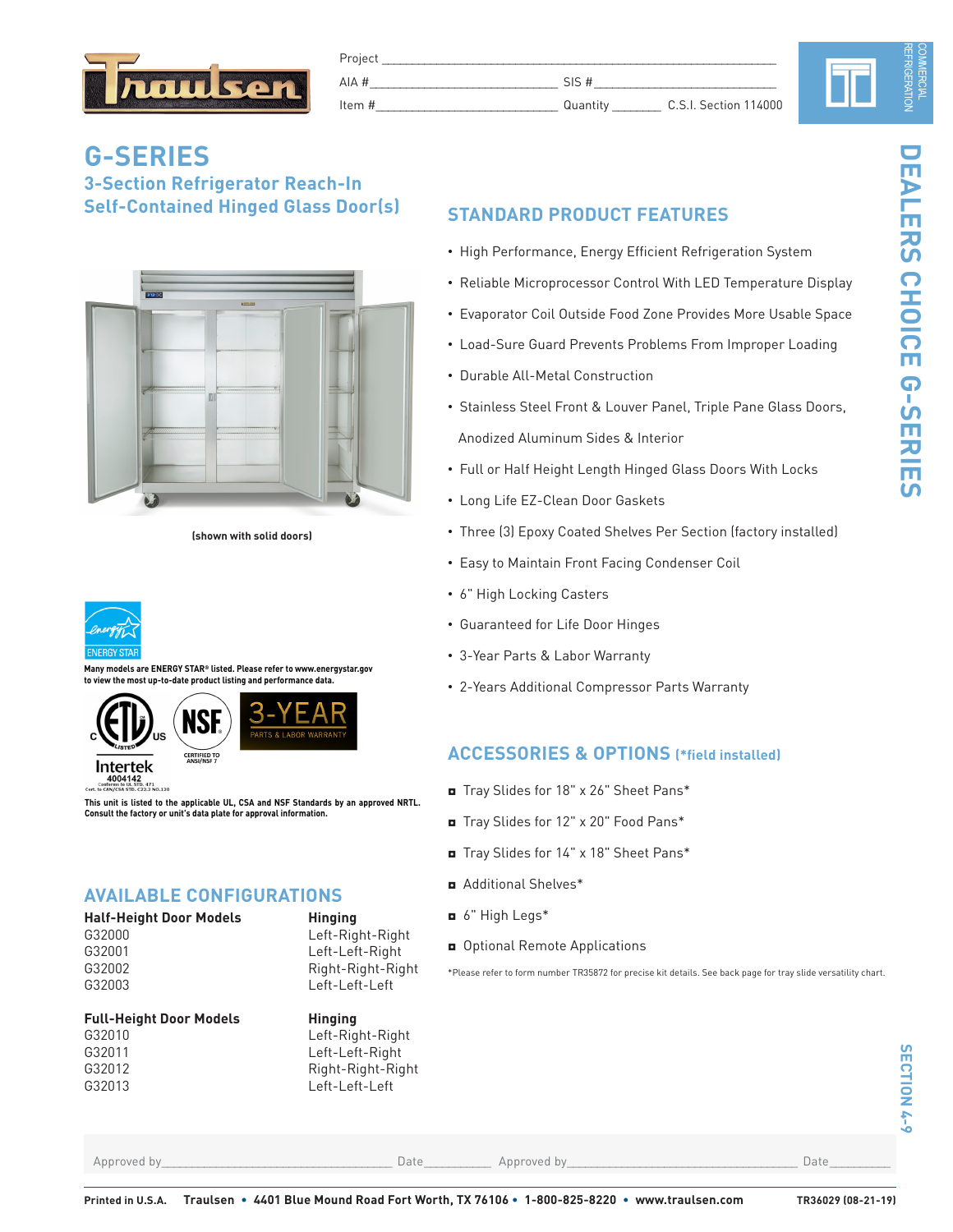

### **MODELS**

-

V

**Half Height Door Models: G32000, G32001, G32002, G32003**

 $T_{\rm{miss}}$ 

Π

Ņ



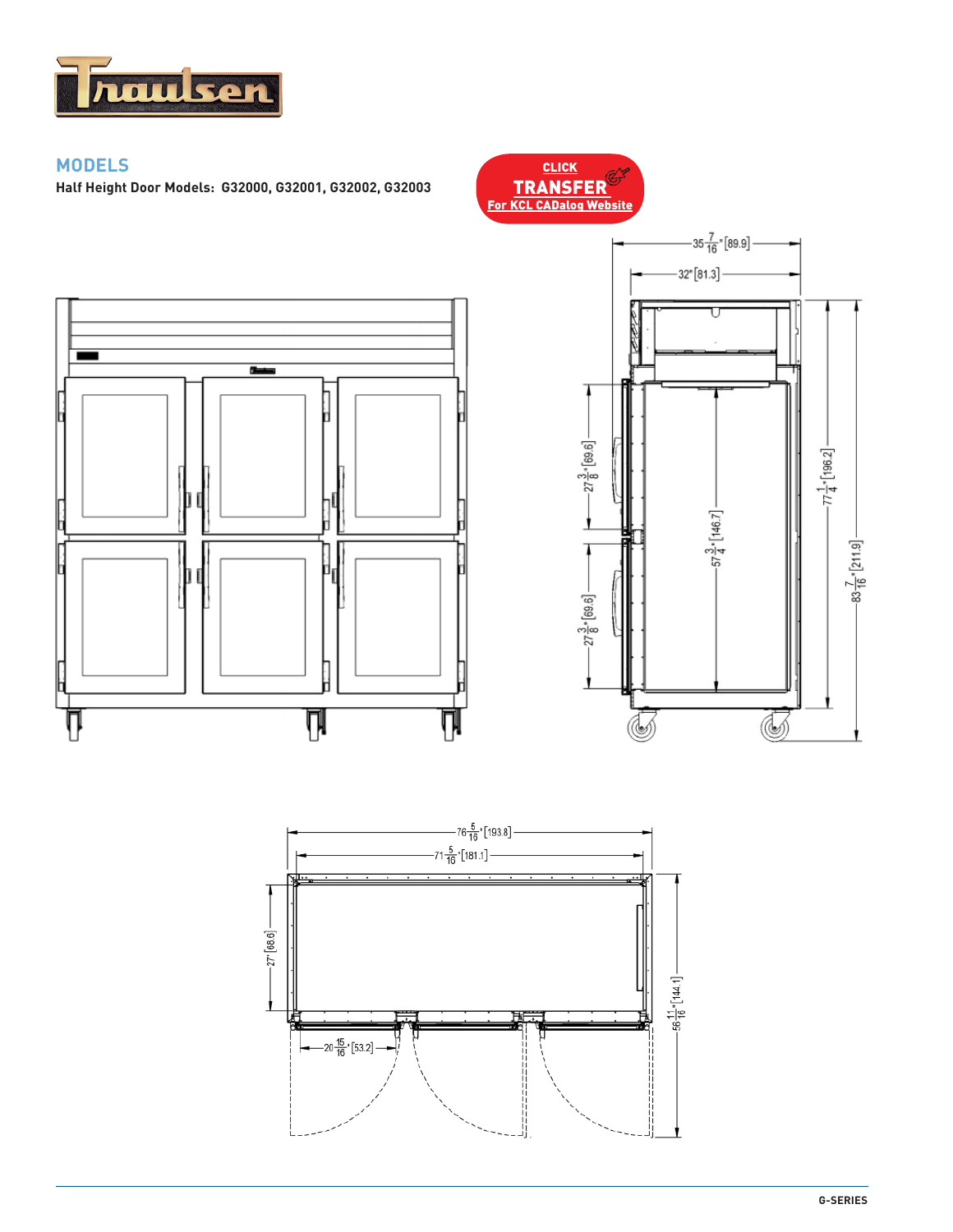# **G-SERIES 3-Section Refrigerator Reach-In Self-Contained Hinged Glass Door(s)**

**CLICK** 



Ţ

**Full Height Door Models: G32010, G32011, G32012, G32013**





**MODELS**